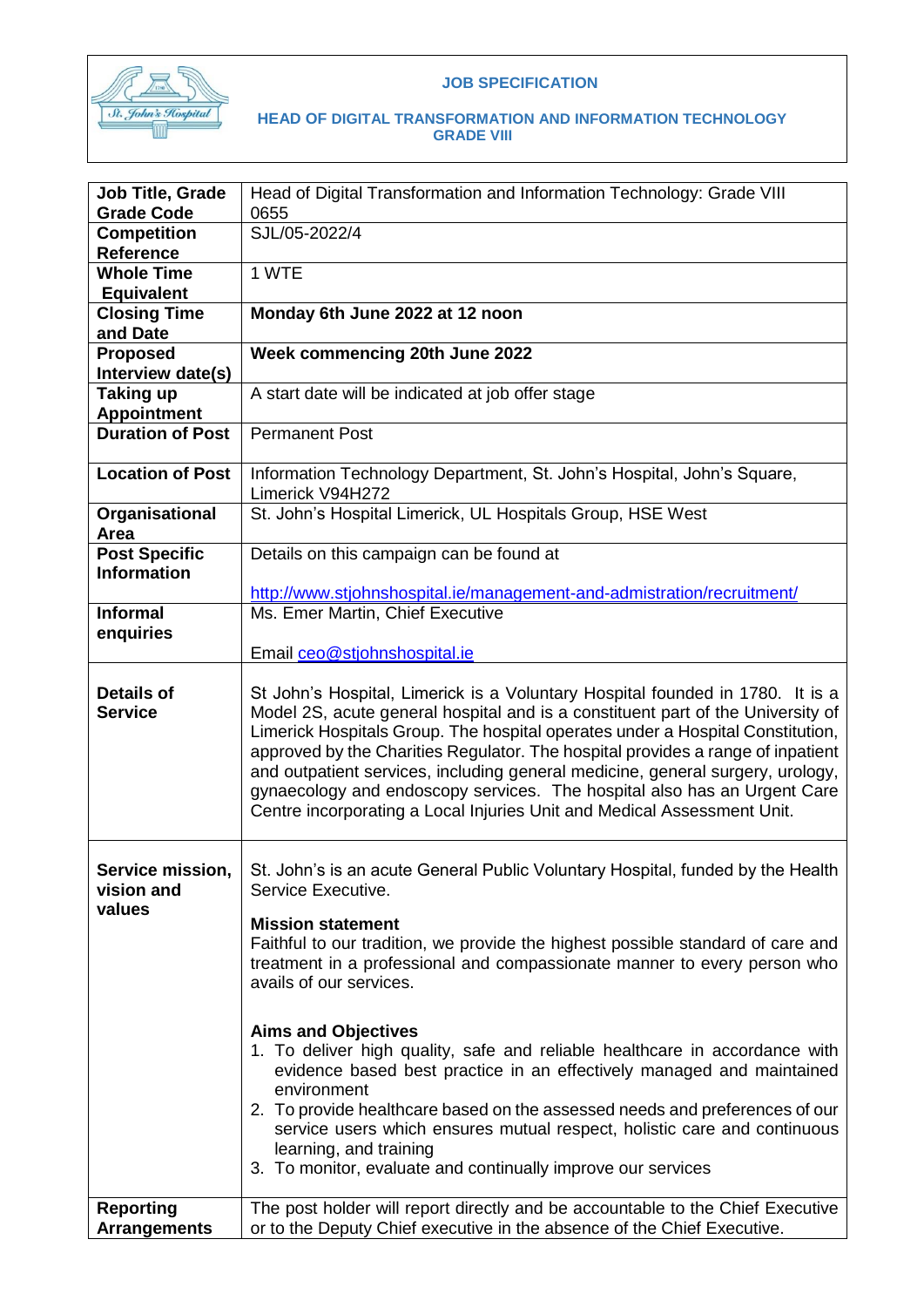| <b>Purpose of the</b><br><b>Post</b>  | The post holder will be required to:                                                                                                                                                                                                                                                    |  |  |  |
|---------------------------------------|-----------------------------------------------------------------------------------------------------------------------------------------------------------------------------------------------------------------------------------------------------------------------------------------|--|--|--|
|                                       | Provide senior managerial leadership to effectively manage Information<br>Management and Technology (IMT) functions throughout the organisation,<br>ensuring an integrated and coordinated approach to the delivery of all such<br>services.                                            |  |  |  |
|                                       | Identify the business priorities for the strategic and operational functions of the<br>information and communication systems and services throughout the<br>organisation and implement a plan for same, having regard to the Hospital's<br>strategy for service provision in this area. |  |  |  |
|                                       | Oversee the delivery of an IM&T security framework for the Hospital,<br>underpinned by industry standards and policy to ensure a robust security<br>position is maintained.                                                                                                             |  |  |  |
|                                       | Coordinate and develop the digital transformation strategy for St. John's<br>Hospital, ensuring this is aligned to the Hospital's vision and strategy.                                                                                                                                  |  |  |  |
|                                       | Lead and advise on digital transformation programmes across the Hospital as<br>a digital transformation subject matter expert.                                                                                                                                                          |  |  |  |
|                                       | Have extensive knowledge in the application of digital solutions and digital<br>transformation change programmes to improve the digital maturity of the<br>Hospital, aligning deliverables to St. John's Hospital service plan to improve<br>the delivery of patient care.              |  |  |  |
|                                       | The post holder will use his/her experience in change management and<br>digital transformation to shape engagement and solutions for a wide range of<br>stakeholders.                                                                                                                   |  |  |  |
|                                       | The post holder will act as a lead for enabling transformational change in the<br>delivery of accountability, choice, outcomes, efficiency, customer service and<br>improvement benefits.                                                                                               |  |  |  |
|                                       | The post holder will be responsible for driving the digital agenda in St. John's<br>Hospital, developing a clear timeline and programme plan for the replacement<br>and/or upgrade of IT solutions, ensuring successful implementation aligned to<br>clinical and hospital priorities.  |  |  |  |
|                                       | To seek and implement continuous service improvement for the benefit of<br>patients, staff and the Hospital.                                                                                                                                                                            |  |  |  |
|                                       | To lead and develop the IM&T department as a proactive service delivering<br>business insights to practical support in technology service planning and<br>operational management.                                                                                                       |  |  |  |
| <b>Key</b><br><b>Responsibilities</b> | <b>Operational Management</b>                                                                                                                                                                                                                                                           |  |  |  |
|                                       | Be responsible for the successful management and development of<br>standards and procedures relative to digital transformation and IM&T<br>functions.                                                                                                                                   |  |  |  |
|                                       | Manage and complete detailed project plans as required.<br>$\bullet$<br>Liaise with other senior managers with regard to the planning and<br>$\bullet$<br>development of specific IM&T projects.                                                                                        |  |  |  |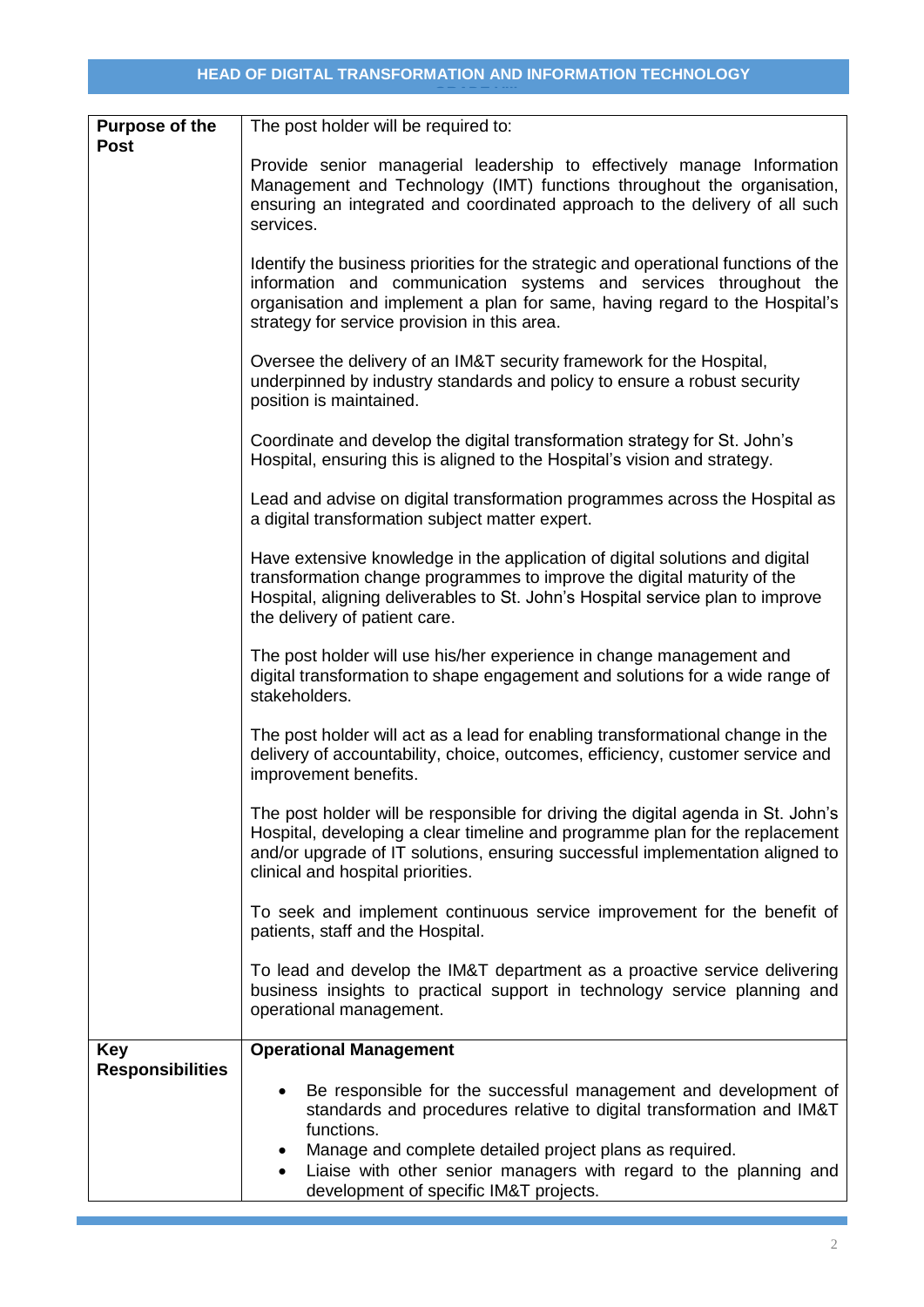| Plan and control the IM&T department's work programme.<br>$\bullet$<br>Develop information and communications technology infrastructure,<br>$\bullet$<br>including data, IT network security and resilience protection.<br>Justify, secure, and effectively manage IT revenue and capital budgets,<br>$\bullet$<br>ensuring value for money and realisation of benefits.<br>Draw up and/or review IM&T policies, procedures and guidelines and<br>$\bullet$<br>ensure these are implemented.<br>Provide specialist advice in the development and design of systems<br>$\bullet$<br>and policy.<br>Provide high quality IT infrastructure to support St. John's Hospital<br>$\bullet$<br>and enable it to conduct its business with maximum efficiency and |
|-----------------------------------------------------------------------------------------------------------------------------------------------------------------------------------------------------------------------------------------------------------------------------------------------------------------------------------------------------------------------------------------------------------------------------------------------------------------------------------------------------------------------------------------------------------------------------------------------------------------------------------------------------------------------------------------------------------------------------------------------------------|
| security.<br>Identify and take forward technological improvements that will improve<br>$\bullet$<br>data quality and enhance service quality and productivity.                                                                                                                                                                                                                                                                                                                                                                                                                                                                                                                                                                                            |
| Provide and receive highly complex, sensitive or challenging<br>$\bullet$<br>information throughout the Hospital.                                                                                                                                                                                                                                                                                                                                                                                                                                                                                                                                                                                                                                         |
| Assume responsibility for I.C.T. Project Management, engaging key<br>$\bullet$<br>stakeholders as required.                                                                                                                                                                                                                                                                                                                                                                                                                                                                                                                                                                                                                                               |
| Assume responsibility for computer security, particularly with regard to<br>$\bullet$<br>password protocols, network, e-mail, virus protection, Internet usage<br>and data back-up etc.                                                                                                                                                                                                                                                                                                                                                                                                                                                                                                                                                                   |
| Manage and maintain exchange servers and other core computing<br>facilities.                                                                                                                                                                                                                                                                                                                                                                                                                                                                                                                                                                                                                                                                              |
| Monitor the implementation of new software installations and assume<br>$\bullet$                                                                                                                                                                                                                                                                                                                                                                                                                                                                                                                                                                                                                                                                          |
| responsibility for all hardware and software systems currently in place.<br>Ensure that a high level of professional competence is maintained<br>$\bullet$                                                                                                                                                                                                                                                                                                                                                                                                                                                                                                                                                                                                |
| within the IM&T Department through identifying and scheduling training,<br>education and skill transfer requirements.                                                                                                                                                                                                                                                                                                                                                                                                                                                                                                                                                                                                                                     |
| Play an active role in the Hospital's internal and external audit functions.<br>$\bullet$<br>Represent the Hospital locally and nationally, participating in steering<br>$\bullet$<br>committees and other user groups and committees as may be required.                                                                                                                                                                                                                                                                                                                                                                                                                                                                                                 |
| Arrange in-house user training programmes relating to cyber security<br>and information management.                                                                                                                                                                                                                                                                                                                                                                                                                                                                                                                                                                                                                                                       |
| Assess and make recommendations on the implications of providing<br>remote access to the hospital systems.                                                                                                                                                                                                                                                                                                                                                                                                                                                                                                                                                                                                                                                |
| Coordinate routine review of activity and performance trends of the<br>Hospital's information and technology systems to identify possible<br>quality issues and report key issues as they arise.                                                                                                                                                                                                                                                                                                                                                                                                                                                                                                                                                          |
| Assume responsibility for computer security, particularly with regard to<br>password protocols, network, e-mail, virus protection, Internet usage<br>and data back-up etc.                                                                                                                                                                                                                                                                                                                                                                                                                                                                                                                                                                                |
| Develop the infrastructure to support the joint delivery of IT systems<br>$\bullet$<br>across the Hospital and the wider UHL Hospital group.                                                                                                                                                                                                                                                                                                                                                                                                                                                                                                                                                                                                              |
| Provide and receive highly complex, sensitive or challenging<br>$\bullet$                                                                                                                                                                                                                                                                                                                                                                                                                                                                                                                                                                                                                                                                                 |
| information throughout the Hospital.                                                                                                                                                                                                                                                                                                                                                                                                                                                                                                                                                                                                                                                                                                                      |
| <b>Leadership and Staff Management</b>                                                                                                                                                                                                                                                                                                                                                                                                                                                                                                                                                                                                                                                                                                                    |
| Prepare an integrated digital and IM&T strategy and business plan for                                                                                                                                                                                                                                                                                                                                                                                                                                                                                                                                                                                                                                                                                     |
| the hospital.<br>Build and manage key stakeholder relationships internally and<br>externally, reporting to the Chief Executive on engagement and<br>adoption progress.                                                                                                                                                                                                                                                                                                                                                                                                                                                                                                                                                                                    |
|                                                                                                                                                                                                                                                                                                                                                                                                                                                                                                                                                                                                                                                                                                                                                           |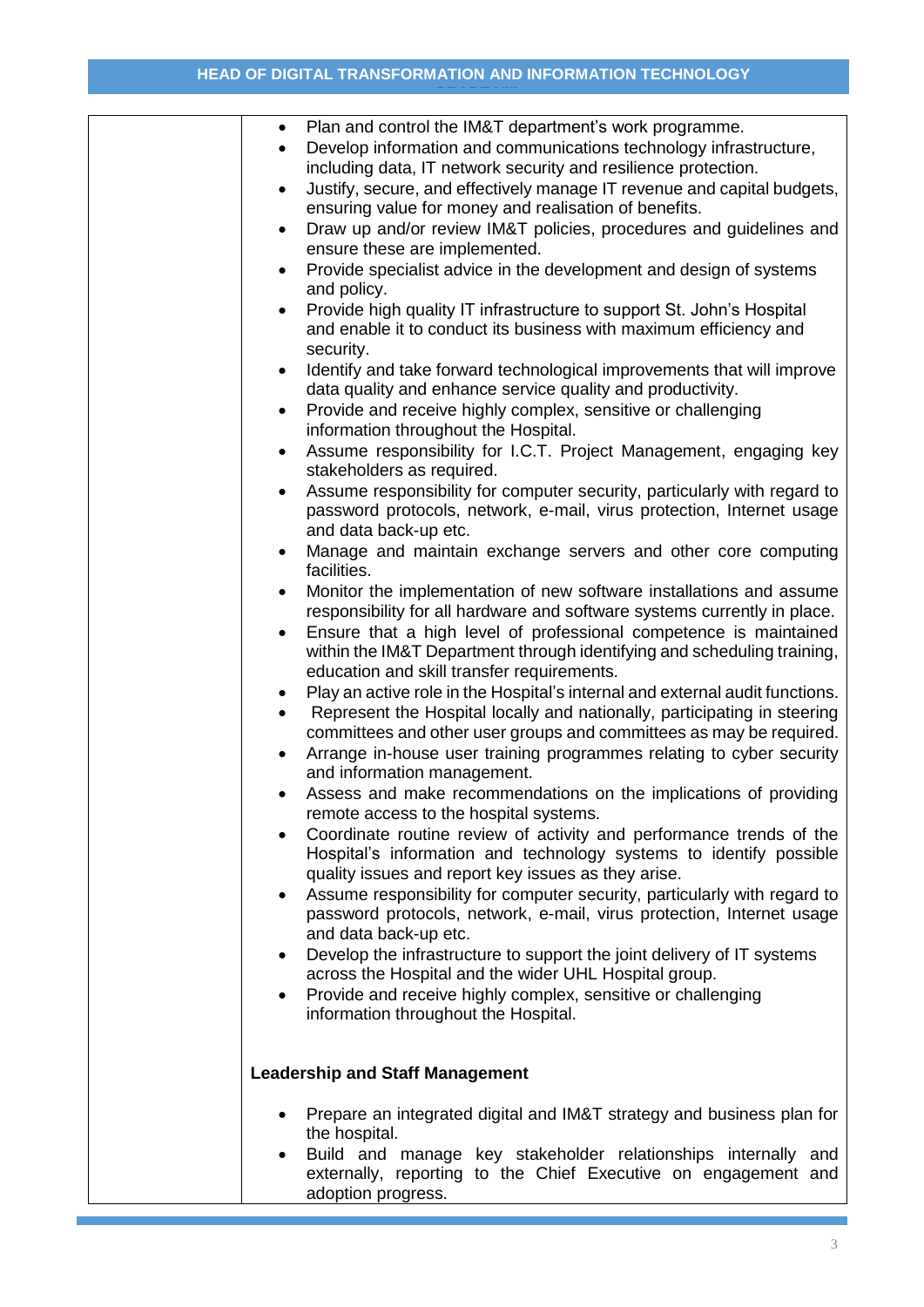| Actively promote the effective use of information and information<br>$\bullet$<br>systems within the Hospital by a variety of means including workshops,<br>presentations, training sessions and providing individual advice.<br>Be responsible for all aspects of line management within the<br>department, including recruitment, induction, workload planning and<br>prioritisation, monitoring performance, carrying out appraisals,<br>facilitating staff personal development, maintaining professional<br>standards and management of any sickness, disciplinary or grievance<br>issues.<br>Ensure comprehensive arrangements are in place to provide data<br>quality assurance for all external and internal reporting.<br>Take lead responsibility for monitoring performance and collating<br>evidence in relation to agreed national standards pertaining to<br>cybersecurity and IM&T functions, reporting progress and/or any issues<br>to the Chief Executive/Deputy Chief Executive and the Hospital's Audit<br>Committee as required.<br>Ensure there is the capacity and capability in the IM&T department for<br>staff to undertake change management programmes using lean<br>programme management methodologies. |
|--------------------------------------------------------------------------------------------------------------------------------------------------------------------------------------------------------------------------------------------------------------------------------------------------------------------------------------------------------------------------------------------------------------------------------------------------------------------------------------------------------------------------------------------------------------------------------------------------------------------------------------------------------------------------------------------------------------------------------------------------------------------------------------------------------------------------------------------------------------------------------------------------------------------------------------------------------------------------------------------------------------------------------------------------------------------------------------------------------------------------------------------------------------------------------------------------------------------------------------|
|                                                                                                                                                                                                                                                                                                                                                                                                                                                                                                                                                                                                                                                                                                                                                                                                                                                                                                                                                                                                                                                                                                                                                                                                                                      |
| <b>Working with Others</b>                                                                                                                                                                                                                                                                                                                                                                                                                                                                                                                                                                                                                                                                                                                                                                                                                                                                                                                                                                                                                                                                                                                                                                                                           |
| Work closely with other executives and teams to support delivery of<br>the clinical service strategies ensuring services are designed with<br>streamlined pathways improving efficiency and patient experience.<br>Participate in Executive, Service Heads and other key meetings in line<br>with the Hospital's integrated executive management structure,<br>providing written reports as required.<br>Participate in the Executive on call rota.<br>٠<br>Communicate with staff of all grades as well as with external agencies<br>$\bullet$<br>and other hospitals.<br>Maintain a strong working relationship with the Health Service<br>Executive and other key stakeholders, exploring options for joint service<br>developments with relevant partners where appropriate.<br>Develop the infrastructure to support the joint delivery of IT systems<br>across the Hospital and the wider UHL Hospital Group.<br>Work with other executives and teams to ensure staff are equipped<br>with the appropriate digital and IT skills to transform services.                                                                                                                                                                        |
| <b>Professional Development</b>                                                                                                                                                                                                                                                                                                                                                                                                                                                                                                                                                                                                                                                                                                                                                                                                                                                                                                                                                                                                                                                                                                                                                                                                      |
| Provide specialist technical advice where required on performance<br>management, analysis and data quality issues, and contribute to the<br>development of related Hospital policies and strategy.<br>Maintain<br>up-to-date<br>knowledge<br>of developments<br>digital<br>in<br>$\bullet$<br>transformation, IT, information analysis, performance reporting, and<br>data quality strategies, and an overview of the range of commercially<br>available business intelligence development, analysis and reporting<br>software tools.<br>Develop and maintain an understanding of national HSE and other<br>$\bullet$<br>relevant performance targets, data definitions and standards, and<br>external monitoring requirements.                                                                                                                                                                                                                                                                                                                                                                                                                                                                                                      |
| Develop and maintain a good overview of national and local policies,<br>$\bullet$<br>issues and developments and their impact on Hospital services                                                                                                                                                                                                                                                                                                                                                                                                                                                                                                                                                                                                                                                                                                                                                                                                                                                                                                                                                                                                                                                                                   |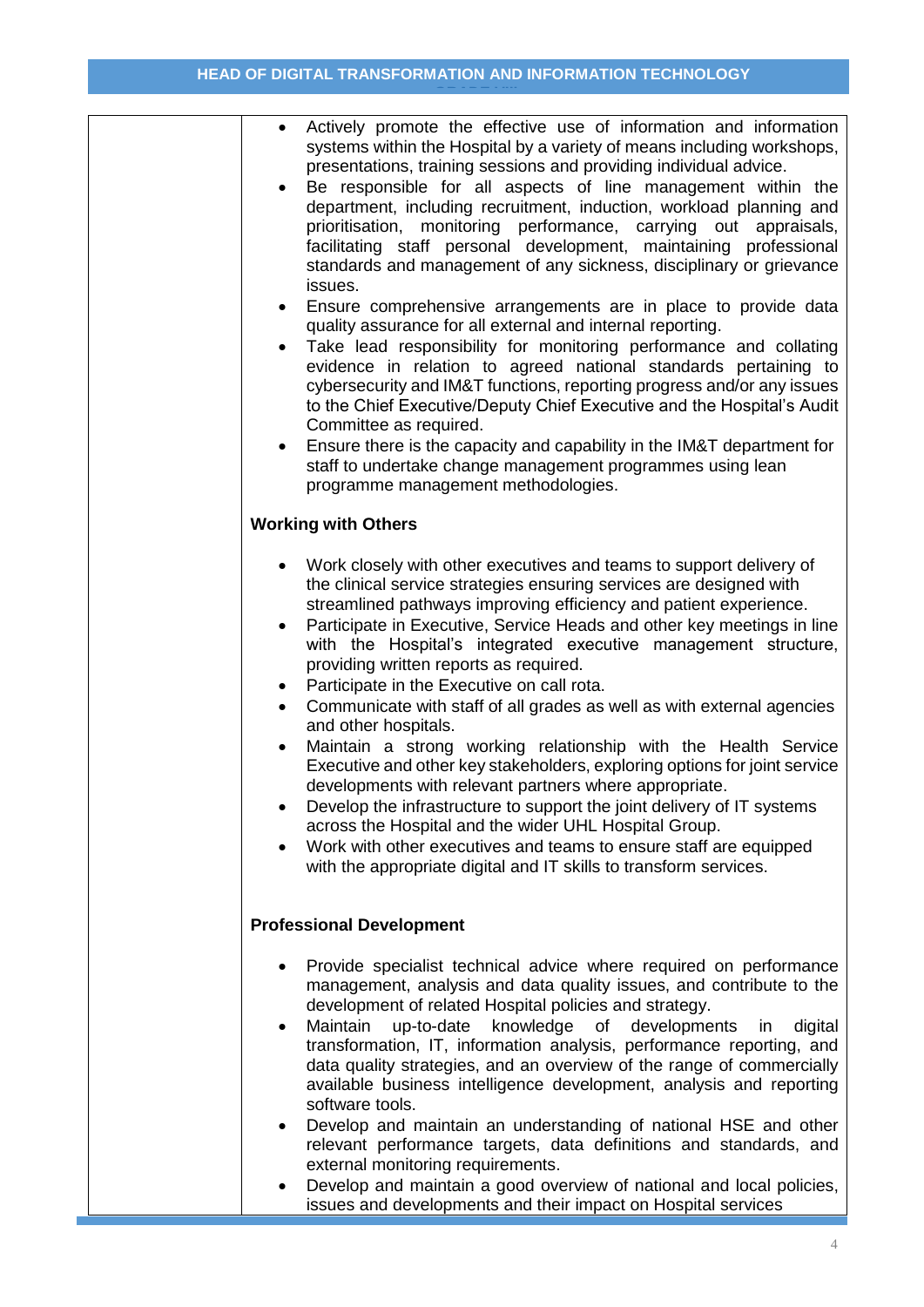|                                                                                  | <b>Digital Transformation</b><br>Develop the Hospital's capacity to make effective use of data and<br>analysis to support strategic change and the planning, development<br>and delivery of services, carrying out complex and specialist analysis<br>projects as required.<br>Develop a digital delivery plan aligned to St. John's Hospital service<br>plan to advance the digital maturity of the Hospital through service<br>transformation, information technology system deployment and the<br>hospital's digital transformation development.<br>Engage with the Hospital's executives and other key stakeholders to<br>enable a route map for service change in order to deliver the overall<br>digital strategic objectives<br>Drive the digitisation of integrated care systems throughout the Hospital<br>$\bullet$<br>through the provision of guidance, standards, support and investment<br>in new technologies (subject to funding) in the core digital capabilities<br>to transform care.<br>Understand the innovation landscape and lead the agenda for<br>digitalising healthcare that will greatly transform services for patients |  |  |
|----------------------------------------------------------------------------------|------------------------------------------------------------------------------------------------------------------------------------------------------------------------------------------------------------------------------------------------------------------------------------------------------------------------------------------------------------------------------------------------------------------------------------------------------------------------------------------------------------------------------------------------------------------------------------------------------------------------------------------------------------------------------------------------------------------------------------------------------------------------------------------------------------------------------------------------------------------------------------------------------------------------------------------------------------------------------------------------------------------------------------------------------------------------------------------------------------------------------------------------------|--|--|
|                                                                                  | and staff.<br><b>Other</b><br>Perform such other duties, appropriate to the post, as may be assigned<br>$\bullet$<br>from time to time.<br>Note: These responsibilities, accountabilities and performance indicators are<br>a reflection of the present service requirements and may be subject to review<br>and amendment to meet the changing needs of the Hospital. The Head of<br>Digital Transformation and Information Technology will be required to maintain,<br>enhance and develop their professional knowledge, skills and aptitudes<br>necessary to respond to a changing climate.                                                                                                                                                                                                                                                                                                                                                                                                                                                                                                                                                       |  |  |
| <b>Eligibility</b><br>Criteria/<br><b>Qualifications</b><br>and/or<br>experience | <b>Professional Qualifications &amp; Experience</b><br><b>Qualifications:</b><br>Candidates must, on or before 6th June 2022, have the qualification as<br>stipulated below:<br>A qualification at Level 8 on the National Framework of Qualification<br>(NFQ) major award (i.e. honours degree) in a relevant computing or<br>computational discipline and at least 3 years directly relevant, hands-<br>on ICT/ Digital experience from your employment to date                                                                                                                                                                                                                                                                                                                                                                                                                                                                                                                                                                                                                                                                                    |  |  |
|                                                                                  | or<br><b>Essential Experience:</b><br>A minimum of 3 years direct supervisory management experience<br>Excellent communication, team leadership and team management<br>$\bullet$<br>skills<br>Systems analysis and project management experience<br><b>LAN Management experience</b>                                                                                                                                                                                                                                                                                                                                                                                                                                                                                                                                                                                                                                                                                                                                                                                                                                                                 |  |  |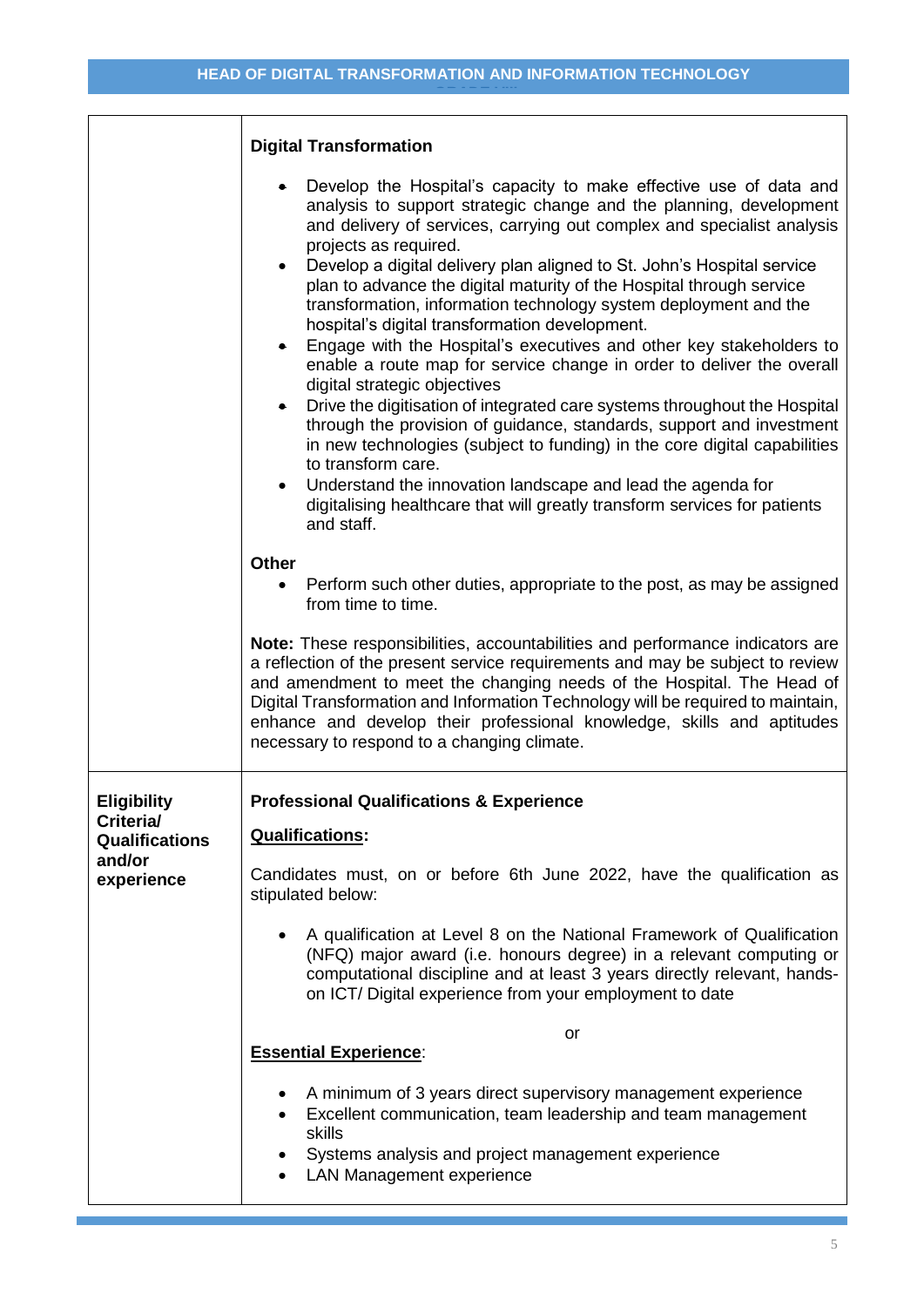|                                       | Experience of managing service improvement programmes of work<br>$\bullet$<br>including cyber security, risk management and service management<br>A high level of interpersonal and effective verbal communication skills,<br>delivering complex information clearly, concisely, and confidently.                                                                                                                                                                                                                                                                                                                                                                                                                                                                                                                                                                                                                                                                                                                                                                                                                                                                                                                                                                                                                                                                                                                                                                                                                                                                                                                                                                                                                                                                                        |  |  |
|---------------------------------------|------------------------------------------------------------------------------------------------------------------------------------------------------------------------------------------------------------------------------------------------------------------------------------------------------------------------------------------------------------------------------------------------------------------------------------------------------------------------------------------------------------------------------------------------------------------------------------------------------------------------------------------------------------------------------------------------------------------------------------------------------------------------------------------------------------------------------------------------------------------------------------------------------------------------------------------------------------------------------------------------------------------------------------------------------------------------------------------------------------------------------------------------------------------------------------------------------------------------------------------------------------------------------------------------------------------------------------------------------------------------------------------------------------------------------------------------------------------------------------------------------------------------------------------------------------------------------------------------------------------------------------------------------------------------------------------------------------------------------------------------------------------------------------------|--|--|
|                                       | Desirable Experience:                                                                                                                                                                                                                                                                                                                                                                                                                                                                                                                                                                                                                                                                                                                                                                                                                                                                                                                                                                                                                                                                                                                                                                                                                                                                                                                                                                                                                                                                                                                                                                                                                                                                                                                                                                    |  |  |
| <b>Other Eligibility</b><br>Criteria. | Knowledge of project management principles<br>٠<br>Knowledge of current and future trends in I.C.T.<br>$\bullet$<br>Knowledge of legal and regulatory requirements pertaining to Hospitals<br>and Healthcare<br>Experience in strategic hospital development<br>٠<br>Extensive experience of delivering demonstrably high-quality services<br>$\bullet$<br>Successful track record of being involved in the planning and delivery<br>$\bullet$<br>of major change programmes<br>Experience of working within a complex organisation with multi-<br>$\bullet$<br>disciplinary staff<br>Experience of working with multiple internal and external stakeholders<br>٠<br>Experience in data analytics/informatics, including the management of<br>$\bullet$<br>highly sensitive and confidential information<br>Effective verbal communication skills, delivering complex information<br>٠<br>clearly, concisely, and confidently<br>Excellent written communication skills including strong report writing<br>$\bullet$<br>and presentation skills and the ability to produce professional reports<br>Excellent communication and interpersonal skills in order to deal<br>٠<br>effectively with a wide range of stakeholders.<br>Excellent organisational and time management skills to meet objectives<br>٠<br>within agreed timeframes and achieve quality results<br>A proven ability to prioritise, organise and schedule a wide variety of<br>$\bullet$<br>tasks and to manage competing demands and tight deadlines while<br>consistently maintaining high standards and positive working<br>relationships<br>Have the requisite knowledge and ability (including a high standard of<br>suitability and management ability) for the proper discharge of the<br>duties of the office. |  |  |
|                                       | Age<br>An age restriction shall only apply to a candidate where she/he is not<br>classified as a new entrant (within the meaning of the Public Service<br>Superannuation (Miscellaneous Provisions) Act, 2004). A candidate who is<br>not classified as a new entrant must be under 68 years of age.                                                                                                                                                                                                                                                                                                                                                                                                                                                                                                                                                                                                                                                                                                                                                                                                                                                                                                                                                                                                                                                                                                                                                                                                                                                                                                                                                                                                                                                                                     |  |  |
|                                       | <b>Health</b><br>Candidates for and any person holding the office must be fully competent and<br>capable of undertaking the duties attached to the office and be in a state of<br>health such as would indicate a reasonable prospect of ability to render<br>regular and efficient service.                                                                                                                                                                                                                                                                                                                                                                                                                                                                                                                                                                                                                                                                                                                                                                                                                                                                                                                                                                                                                                                                                                                                                                                                                                                                                                                                                                                                                                                                                             |  |  |
|                                       | <b>Character</b><br>Candidates for and any person holding the office must be of good<br>character.                                                                                                                                                                                                                                                                                                                                                                                                                                                                                                                                                                                                                                                                                                                                                                                                                                                                                                                                                                                                                                                                                                                                                                                                                                                                                                                                                                                                                                                                                                                                                                                                                                                                                       |  |  |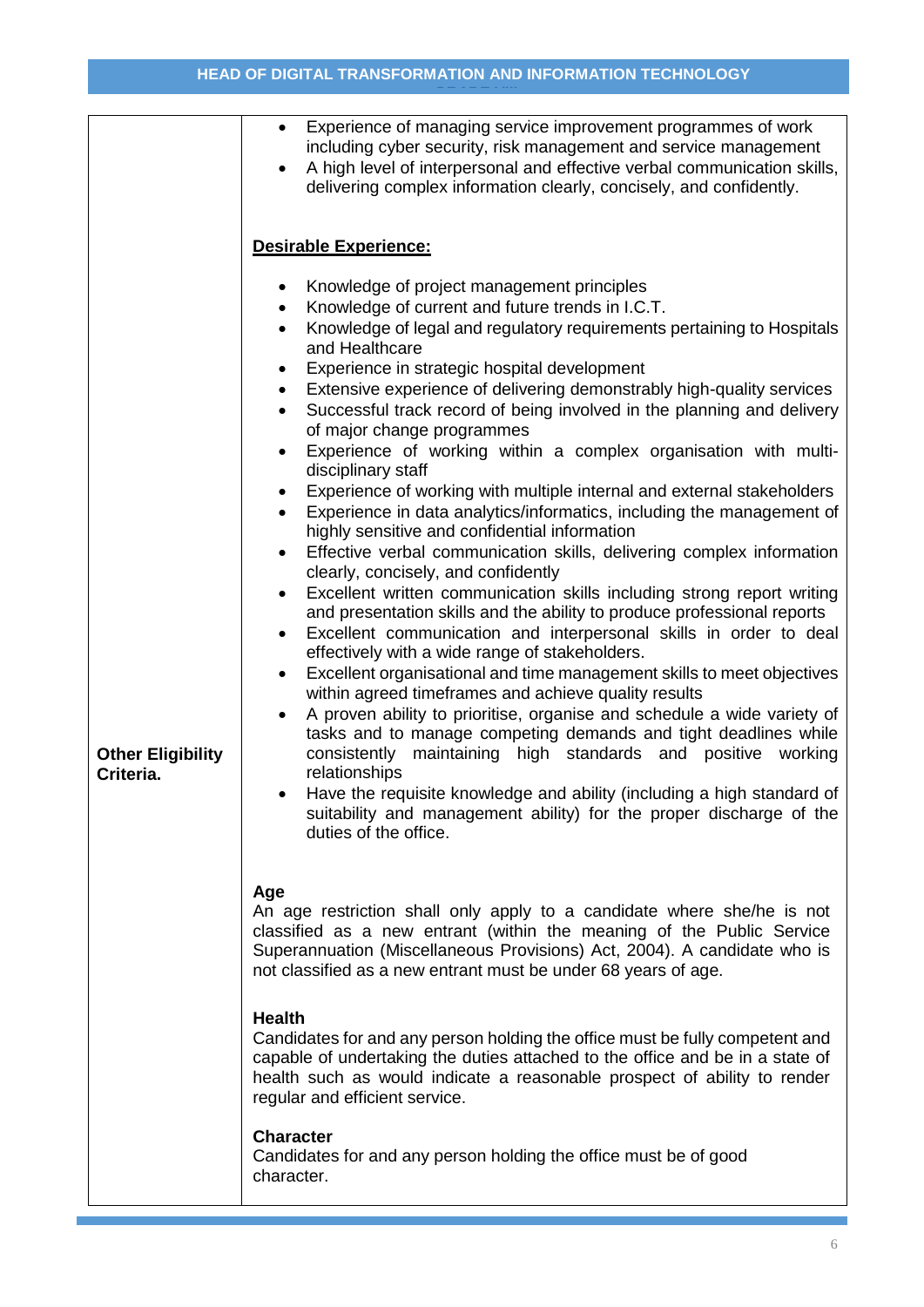**(I.C.T) GRADE VIIINOLOGY MANAGER (I.C.T)** 

|                                                                | <b>Garda Vetting</b><br>In accordance with Hospital policy Garda Vetting will form part of the selection<br>process. Specific instruction on this process will be given at the appropriate<br>time. Applicants who do not comply with the Hospital's requirements in this<br>regard will be excluded from the competition.                                                                                                                                                                                                                                                                                                                                                                                                                                                                                                                                                                                                                                                                                                                                                                                                                                                                                                                                                                                                                                                                                                                                                                                                                                                                                                                                                                                                                                  |
|----------------------------------------------------------------|-------------------------------------------------------------------------------------------------------------------------------------------------------------------------------------------------------------------------------------------------------------------------------------------------------------------------------------------------------------------------------------------------------------------------------------------------------------------------------------------------------------------------------------------------------------------------------------------------------------------------------------------------------------------------------------------------------------------------------------------------------------------------------------------------------------------------------------------------------------------------------------------------------------------------------------------------------------------------------------------------------------------------------------------------------------------------------------------------------------------------------------------------------------------------------------------------------------------------------------------------------------------------------------------------------------------------------------------------------------------------------------------------------------------------------------------------------------------------------------------------------------------------------------------------------------------------------------------------------------------------------------------------------------------------------------------------------------------------------------------------------------|
| <b>Required</b><br>competencies,<br>skills and/or<br>knowledge | <b>Professional Knowledge</b><br>Demonstrated leadership skills in an ICT/ Digital Transformation<br>environment in your career to date;<br>Demonstrated initiative with a proactive approach to the introduction of<br>$\bullet$<br>ICT-based / digital solutions and services;<br>including<br>digital<br>transformation initiatives<br>Significant knowledge and experience in the delivery and management<br>of complex ICT projects<br>Experience of managing multiple projects in a hospital setting or similar<br>٠<br>environment<br>Knowledge and understanding of typical service management<br>$\bullet$<br>methodologies and approach.<br>Experience of managing Service Improvement programmes of work<br>including cyber security, risk management and service management.<br>Ideally having experience of a cybersecurity framework to implement<br>such service improvement.<br>Excellent ICT and technical report writing skills<br>$\bullet$<br>Evidence of strategic management & leadership skills including service<br>planning, managing own work and that of others, delegating<br>appropriately within the resources available<br>Have proven managerial experience in providing systems and fully<br>٠<br>functioning timely reporting supports for all relevant departments.<br>Knowledge and understanding of the health service and the issues in<br>$\bullet$<br>implementing ICT enabled change<br>Have satisfactory experience and possess sufficient administrative<br>capacity to discharge the functions of the grade, be an effective<br>communicator with good interpersonal skills, self-confidence and<br>organisational ability, and be able to contribute to the strategic planning<br>process within the Hospital. |
| Competencies,<br>skills and<br>/or knowledge<br>contd.         | <b>Leadership, Direction &amp; Team Working Skills</b><br>The ability to build and maintain relationships with colleagues and other<br>stakeholders and to achieve results through collaborative working<br>The ability to work both independently and collaboratively within a<br>$\bullet$<br>dynamic team and multi stakeholder environment<br>Flexibility, adaptability and openness to working effectively in a<br>changing environment<br>Effective leadership in a challenging and busy environment including a<br>track record of implementing change/innovation / improvements.<br>Demonstrate an aptitude for strategic thinking, coupled with leadership<br>skills and the ability to motivate and lead                                                                                                                                                                                                                                                                                                                                                                                                                                                                                                                                                                                                                                                                                                                                                                                                                                                                                                                                                                                                                                          |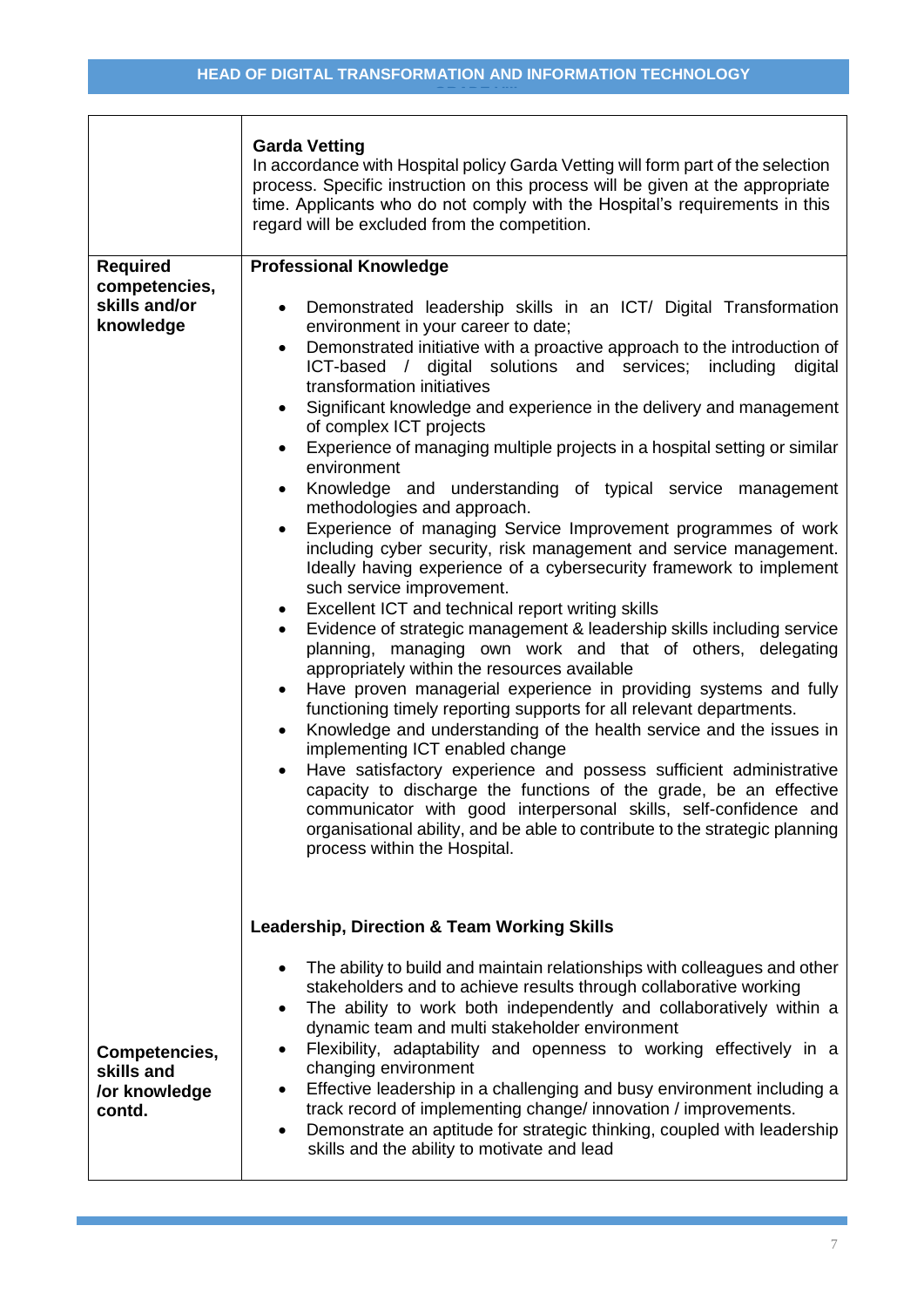| Ability to work with multi-disciplinary team members and other<br>$\bullet$<br>stakeholders to facilitate high performance, developing and achieving<br>clear and realistic objectives<br>Evidence of being a positive agent of change and performance<br>improvement<br>A vision in relation to what changes are required to achieve immediate<br>$\bullet$<br>and long-term organisational objectives                                                                                                                                                                                                                                                                                                                                                                                                                                                              |
|----------------------------------------------------------------------------------------------------------------------------------------------------------------------------------------------------------------------------------------------------------------------------------------------------------------------------------------------------------------------------------------------------------------------------------------------------------------------------------------------------------------------------------------------------------------------------------------------------------------------------------------------------------------------------------------------------------------------------------------------------------------------------------------------------------------------------------------------------------------------|
| <b>Commitment to a Quality Service</b><br>An ability to pay close and accurate attention to detail in personal work<br>and to create a culture where high standards are valued and respected<br>A core belief in and passion for the sustainable delivery of high-quality<br>٠<br>customer focused services<br>Places strong emphasis on achieving high standards of excellence<br>٠<br>A vision in relation to what work changes are required to achieve<br>$\bullet$<br>immediate and long-term organisational objectives<br>Maintains composure when dealing with crises and keeps a sense of<br>$\bullet$<br>perspective and balance in challenging circumstances<br>A willingness to learn from experience and to identify opportunities to<br>further grow and develop<br>Strong capability to manage competing demands without a<br>diminution in performance |
| <b>Operational Excellence - Managing and Delivering Results</b><br>Have a clear focus on operational performance, results and an<br>$\bullet$<br>understanding of the performance systems needed to manage in a<br>complex organisation<br>Show a strong degree of self-sufficiency, being capable of personally<br>$\bullet$<br>pushing proposals and recommending decisions on a proactive basis<br>while actively suggesting improvements and adapting readily to change<br>Demonstrate evidence of effective planning and organising skills<br>including awareness of resource management and importance of value<br>for money                                                                                                                                                                                                                                   |
| Working with and through others - Influencing to achieve<br>Operate effectively in a matrix working environment<br>Be flexible, team oriented and a relationship builder and have a<br>$\bullet$<br>significant track record of achievement in the area<br>Demonstrate leadership and team management skills including the<br>$\bullet$<br>ability to work with multi-disciplinary team members<br>Excellent influencing and negotiation skills                                                                                                                                                                                                                                                                                                                                                                                                                      |
| <b>Critical Analysis and Decision Making</b><br>Excellent analytical skills to enable analysis, interpretation of data and<br>٠<br>data extraction from multiple data sources<br>The ability to quickly grasp and understand complex information and<br>$\bullet$<br>the impact on service delivery<br>The ability to evaluate complex information from a variety of sources<br>and make effective decisions<br>A knowledge and application of evidence-based decision-making                                                                                                                                                                                                                                                                                                                                                                                        |
| <b>Building &amp; Maintaining Relationships/Communications Skills</b>                                                                                                                                                                                                                                                                                                                                                                                                                                                                                                                                                                                                                                                                                                                                                                                                |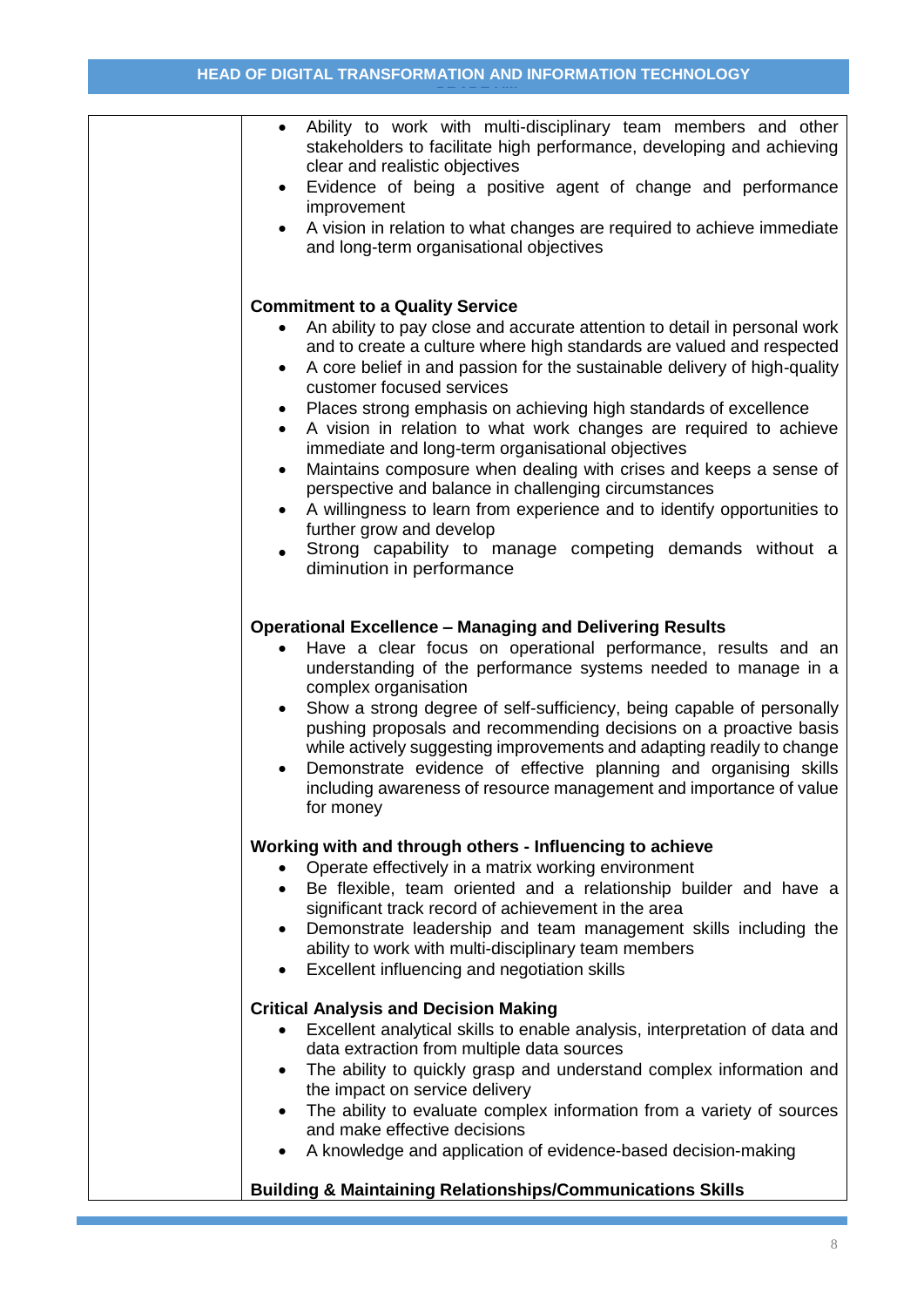|                                            | Effective verbal communication skills, delivering complex information<br>$\bullet$<br>clearly, concisely and confidently                                                                                |  |  |  |
|--------------------------------------------|---------------------------------------------------------------------------------------------------------------------------------------------------------------------------------------------------------|--|--|--|
|                                            | Excellent written communication skills including strong report writing<br>and presentation skills                                                                                                       |  |  |  |
|                                            | Excellent communication and interpersonal skills in order to deal<br>$\bullet$                                                                                                                          |  |  |  |
|                                            | effectively with a wide range of stakeholders<br>A track record of building and maintaining key internal and external<br>$\bullet$                                                                      |  |  |  |
|                                            | relationships in achieving organisational goals                                                                                                                                                         |  |  |  |
|                                            | Ability to present information clearly, concisely and confidently when<br>$\bullet$<br>speaking and in writing tailoring to meet the needs of the audience<br><b>Excellent presentation skills</b><br>٠ |  |  |  |
|                                            | Ability to lead, direct and influence multiple stakeholders and ensure<br>$\bullet$                                                                                                                     |  |  |  |
|                                            | buy-in to plans and their implementation<br>The ability to interact in a professional manner with staff and other key                                                                                   |  |  |  |
|                                            | stakeholders.                                                                                                                                                                                           |  |  |  |
|                                            | <b>Personal Commitment and Motivation</b>                                                                                                                                                               |  |  |  |
|                                            | Be driven by a value system compatible with the aims and ethos of St.                                                                                                                                   |  |  |  |
|                                            | John's Hospital<br>Demonstrate a patient/service user centred approach to provision of<br>$\bullet$<br>health and personal social services                                                              |  |  |  |
|                                            | Be capable of coping with competing demands without a diminution in                                                                                                                                     |  |  |  |
|                                            | performance<br>Demonstrate a commitment to continuing professional development                                                                                                                          |  |  |  |
|                                            |                                                                                                                                                                                                         |  |  |  |
| <b>Other</b>                               | The candidate will:                                                                                                                                                                                     |  |  |  |
| requirements<br>specific to the            | Fully participate as a required member of a number of relevant hospital<br>п                                                                                                                            |  |  |  |
| post                                       | committees/forums including the Executive Management Team meetings                                                                                                                                      |  |  |  |
|                                            | Participate in the Corporate on-call rota, as required<br>Be required to work flexibly in response to changing local/organisational<br>П                                                                |  |  |  |
|                                            | /Network requirements                                                                                                                                                                                   |  |  |  |
| <b>Competition</b>                         | Applications should be submitted by completing the hospital's job application                                                                                                                           |  |  |  |
| <b>Specific</b><br><b>Selection</b>        | form. Application forms and full particulars relating to the post are available on<br>St. John's Hospital website, Details on this campaign can be found at                                             |  |  |  |
| <b>Process</b>                             | http://www.stjohnshospital.ie/management-and-admistration/recruitment/                                                                                                                                  |  |  |  |
|                                            | Applications to: execrecruit@stjohnshospital.ie                                                                                                                                                         |  |  |  |
|                                            |                                                                                                                                                                                                         |  |  |  |
| <b>Short listing /</b><br><b>Interview</b> | Closing Date: 6 <sup>th</sup> June 2022 - 12 noon                                                                                                                                                       |  |  |  |
|                                            | <b>Ranking/Shortlisting/Interview</b>                                                                                                                                                                   |  |  |  |
|                                            | A ranking and or shortlisting exercise will be carried out on the basis of<br>information supplied in your application form. The criteria for ranking and or                                            |  |  |  |
|                                            | shortlisting are based on the requirements of the post as outlined in the<br>eligibility criteria and skills, competencies and/or knowledge section of this job                                         |  |  |  |
|                                            | specification. Therefore, it is very important that you think about your<br>experience in light of those requirements.                                                                                  |  |  |  |
|                                            |                                                                                                                                                                                                         |  |  |  |
|                                            | Failure to include information regarding these requirements may result in you<br>not being called forward to the next stage of the selection process.                                                   |  |  |  |
|                                            |                                                                                                                                                                                                         |  |  |  |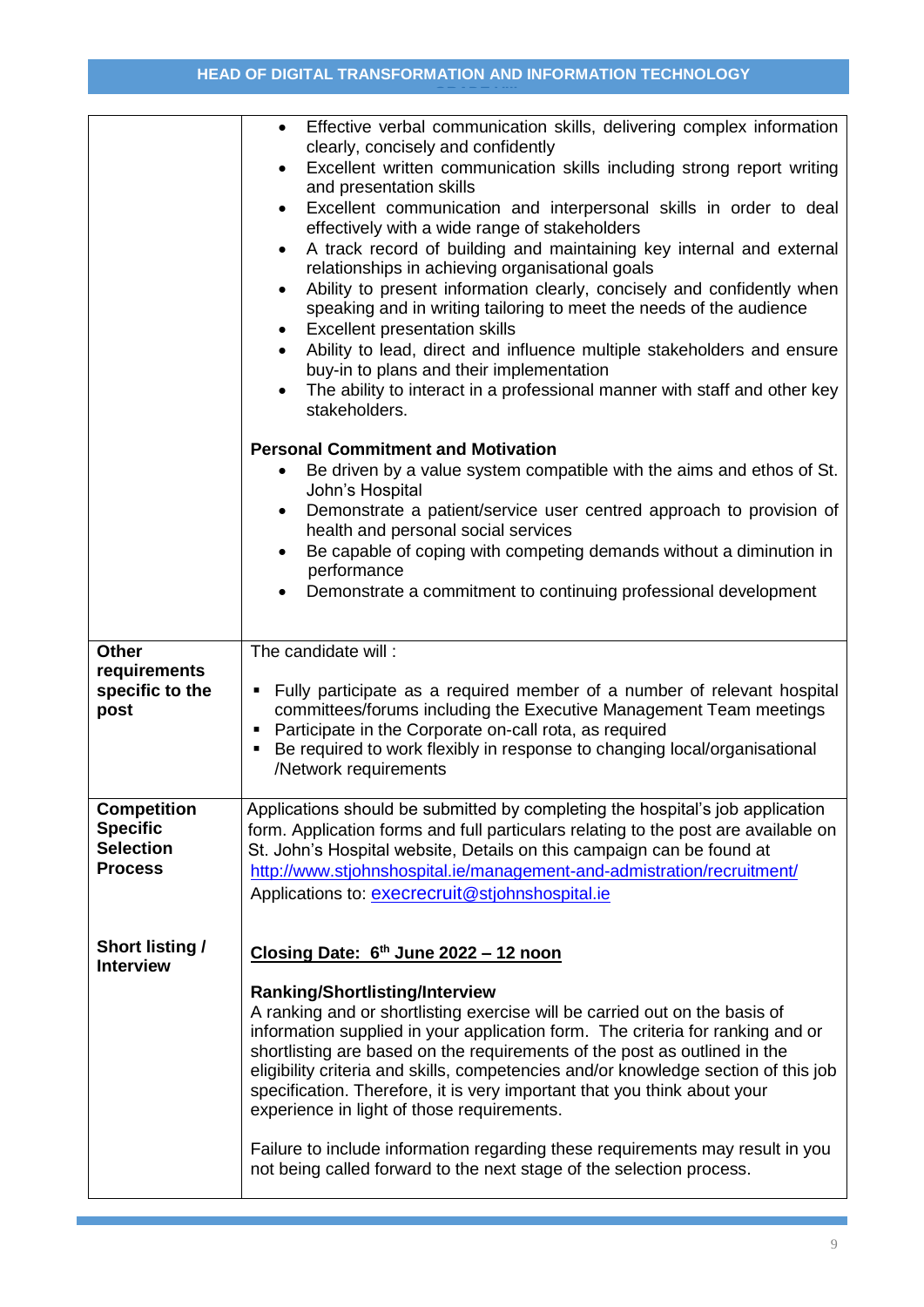|                         | Those successful at the ranking stage of this process (where applied) will be<br>placed on an order of merit and will be called to interview in 'bands'<br>depending on the service needs of the organisation.                                                                                                                                                                                                                                                                                                                                                                                                                                                                                                                             |
|-------------------------|--------------------------------------------------------------------------------------------------------------------------------------------------------------------------------------------------------------------------------------------------------------------------------------------------------------------------------------------------------------------------------------------------------------------------------------------------------------------------------------------------------------------------------------------------------------------------------------------------------------------------------------------------------------------------------------------------------------------------------------------|
| <b>Code of Practice</b> | St. John's Hospital will run this campaign in compliance with the Code of<br>Practice prepared by the Commission for Public Service Appointments<br>(CPSA). The Code of Practice sets out how the core principles of probity,<br>merit, equity and fairness might be applied on a "principles" basis. The Code<br>also specifies the responsibilities placed on candidates, feedback facilities for<br>candidates on matters relating to their application, when requested, and<br>outlines procedures in relation to requests for a review of the recruitment and<br>selection process, and review in relation to allegations of a breach of the<br>Code of Practice.<br>Codes of Practice are published by the CPSA and are available on |
|                         | www.hse.ie in the document posted with each vacancy entitled "Code of<br>Practice, Information For Candidates" or on www.cpsa-online.ie.                                                                                                                                                                                                                                                                                                                                                                                                                                                                                                                                                                                                   |

Reform programmes outlined for the health services may impact on this role and as structures change the job description may be reviewed.

This job description must be regarded as an outline of the major areas of accountability and responsibility at the present time, which will be reviewed and assessed on an on-going basis. It is intended to be neither definitive nor restrictive and is subject to periodic review with the employee concerned. The post holder may be required to perform other duties as appropriate to the post which may be assigned from time to time and to contribute to the development of the post while in office.

| <b>PERSON SPECIFICATION</b><br>St. John's Hospital<br><b>HEAD OF DIGITAL TRANSFORMATION AND INFORMATION TECHNOLOGY</b><br><b>GRADE VIII</b> |                                                                                                                                                                                                                                                                                                                                                                                               |                                                                                                                   |  |
|---------------------------------------------------------------------------------------------------------------------------------------------|-----------------------------------------------------------------------------------------------------------------------------------------------------------------------------------------------------------------------------------------------------------------------------------------------------------------------------------------------------------------------------------------------|-------------------------------------------------------------------------------------------------------------------|--|
| <b>CRITERIA</b>                                                                                                                             | <b>ESSENTIAL</b>                                                                                                                                                                                                                                                                                                                                                                              | <b>DESIRABLE</b>                                                                                                  |  |
| Qualification                                                                                                                               | Candidates must, on or before 6th June 2022, have the<br>qualifications as stipulated below:<br>A qualification at Level 8 on the National<br>Framework of Qualification (NFQ) major award<br>(i.e. ordinary degree) in a relevant computing or<br>computational discipline and at least 3 years<br>directly relevant, hands-on<br>ICT/<br>Digital<br>experience from your employment to date | A relevant primary<br>degree is desirable.                                                                        |  |
| <b>Essential</b><br><b>Experience</b>                                                                                                       | 3 years direct supervisory management.<br>$\bullet$<br>Systems analysis and project management.<br>LAN management.<br>Management of budgets and resources.<br>Candidates must possess sufficient administrative<br>capacity and senior management experience to<br>discharge the functions of the role.                                                                                       | Experience in a<br>Hospital<br>environment.<br>Experience of<br>strategic service<br>development and<br>delivery. |  |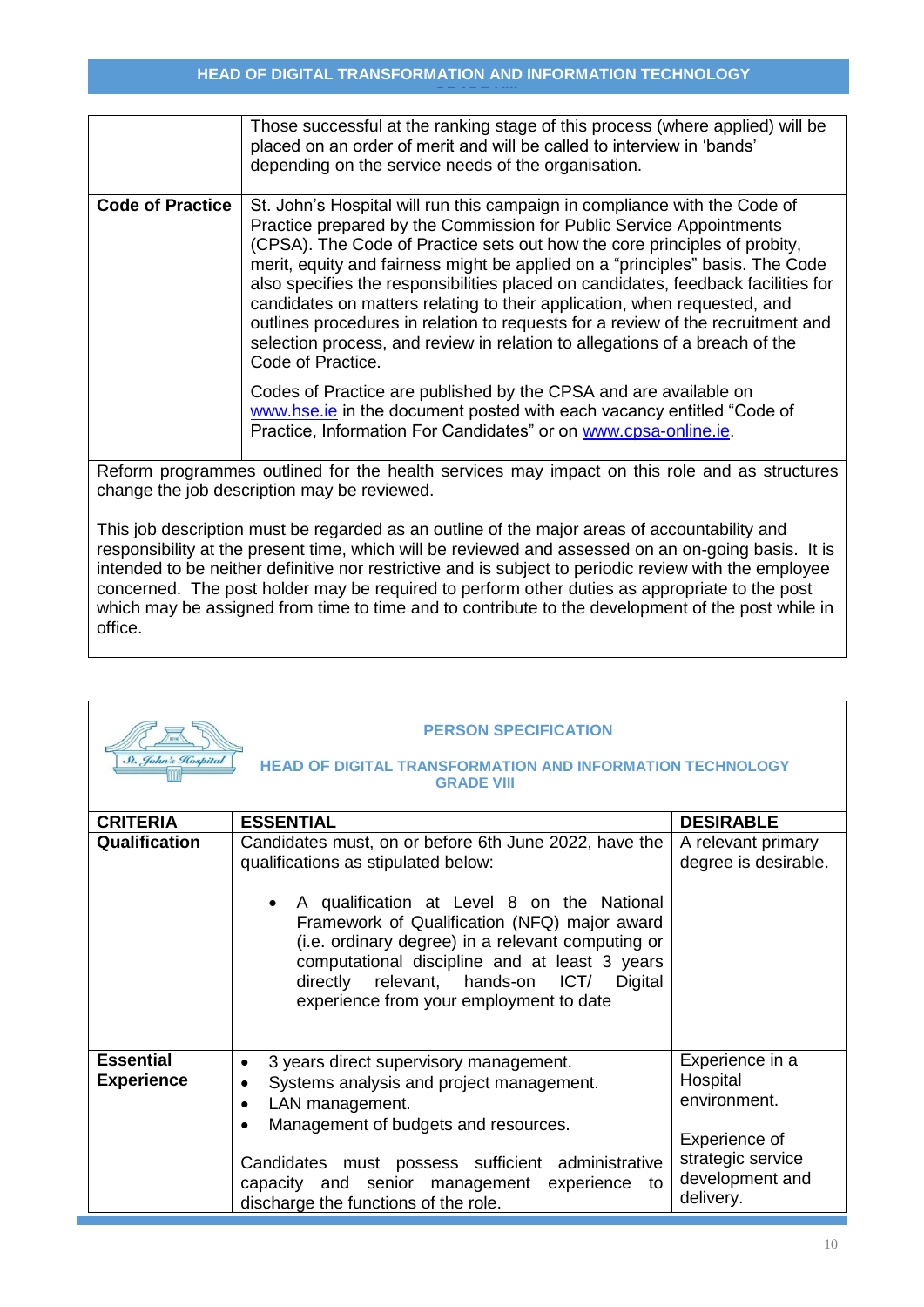| <b>Professional</b><br><b>Knowledge</b>                                   | Knowledge of the application of digital solutions and<br>$\bullet$<br>digital transformation change programmes<br>Knowledge of project management principles.<br>$\bullet$<br>Knowledge of current and future trends in I.C.T.<br>$\bullet$<br>Experience of managing Service Improvement<br>programmes of work including cyber security, risk<br>management and service management. Ideally<br>having experience of a cybersecurity framework to<br>implement such service improvement                                                                                                                                                                                                                                                                                                                                                                                                                                                                                                                                                                                                                                                                                                                                                                                                                                                                                                                                                                                                                                                                                                                                                                                                                                                                                                                                                                             | Knowledge of ICT<br>systems detailed in<br>job description.<br>Knowledge of the<br>Health / Hospital<br><b>Services</b> |
|---------------------------------------------------------------------------|---------------------------------------------------------------------------------------------------------------------------------------------------------------------------------------------------------------------------------------------------------------------------------------------------------------------------------------------------------------------------------------------------------------------------------------------------------------------------------------------------------------------------------------------------------------------------------------------------------------------------------------------------------------------------------------------------------------------------------------------------------------------------------------------------------------------------------------------------------------------------------------------------------------------------------------------------------------------------------------------------------------------------------------------------------------------------------------------------------------------------------------------------------------------------------------------------------------------------------------------------------------------------------------------------------------------------------------------------------------------------------------------------------------------------------------------------------------------------------------------------------------------------------------------------------------------------------------------------------------------------------------------------------------------------------------------------------------------------------------------------------------------------------------------------------------------------------------------------------------------|-------------------------------------------------------------------------------------------------------------------------|
| <b>Highly</b><br>desirable<br><b>Experience</b><br>(duration and<br>type) | The following areas of experience are also seen as very<br>important in considering candidates for the post:<br>Proven team management & leadership skills<br>٠<br>Proven managerial experience in providing systems<br>$\blacksquare$<br>and fully functioning timely reporting supports for all<br>relevant departments<br>Extensive experience of delivering demonstrably<br>٠<br>high-quality services<br>Experience in strategic hospital development<br>п<br>Successful track record of planning and delivering<br>٠<br>major change programmes<br>Experience<br>of<br>working<br>within<br>complex<br>$\blacksquare$<br>a<br>organisation with multi-disciplinary staff<br>Experience of working with multiple internal and<br>٠<br>external stakeholders<br>Experience in data analytics/informatics<br>٠<br>Effective verbal communication skills, delivering<br>$\blacksquare$<br>complex<br>information<br>clearly,<br>concisely,<br>and<br>confidently<br>Excellent written communication skills including<br>strong report writing and presentation skills and the<br>ability to produce professional reports<br>Excellent communication and interpersonal skills in<br>$\blacksquare$<br>order to deal effectively with a wide range of<br>stakeholders.<br>Excellent organisational and time management<br>$\blacksquare$<br>skills to meet objectives within agreed timeframes<br>and achieve quality results<br>A proven ability to prioritise, organise and schedule<br>$\blacksquare$<br>a wide variety of tasks and to manage competing<br>demands and tight deadlines while consistently<br>maintaining high standards and positive working<br>relationships<br>Have the requisite knowledge and ability (including<br>٠<br>a high standard of suitability and management<br>ability) for the proper discharge of the duties of the<br>office. |                                                                                                                         |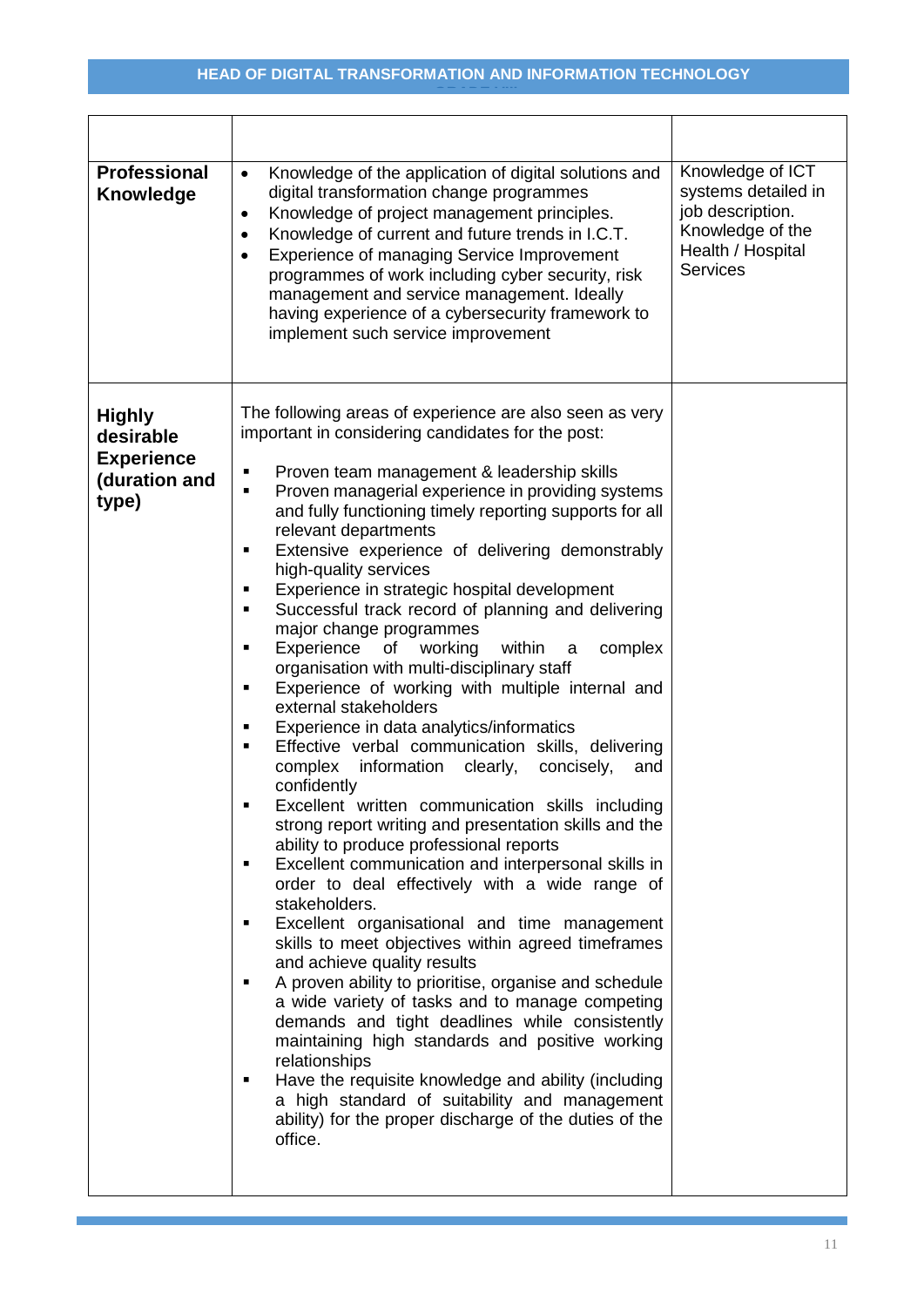| Core<br><b>Competencies</b><br><b>Skills/Abilities</b> | Vision, commitment and motivation<br>$\blacksquare$<br>A Strategic focus<br>٠<br>Ability to understand business needs, evaluate<br>business processes and systems<br>Critical thinker and solution focused<br>$\blacksquare$<br>Evidence of successful track record of achieving<br>$\blacksquare$<br>results in a senior leadership role<br>Leadership and team management skills including<br>٠<br>the ability to work with multi-disciplinary teams<br>Proven ability in influencing teams and achieving<br>٠<br>results<br>Excellent communication skills, oral and written<br>٠<br><b>Excellent report writing skills</b><br>٠<br>Excellent people management skills, with the ability<br>٠<br>to work collaboratively in consultation with key<br>stakeholders to achieve strategic and operational<br>change<br>Excellent analytical skills to enable analysis,<br>٠<br>interpretation of data and data extraction from<br>multiple data sources<br>Able to establish and maintain relationships with key<br>$\blacksquare$<br>people, internally and externally<br>Ability to evaluate complex information from a variety<br>٠<br>of sources<br>Ability to set own priorities, meet tight deadlines, work<br>effectively under pressure and work independently<br>Ability to direct and<br>manage<br>change<br>٠<br>and<br>organisational development including the capacity to<br>lead, organise and motivate staff to function<br>effectively in times of rapid change<br>Ability to work effectively within a multi-disciplinary<br>٠<br>organisation<br>Be capable of coping with competing demands<br>٠<br>without a diminution in performance<br>Be fully competent to represent the hospital in all<br>$\blacksquare$<br>matters pertaining to the hospital<br>Flexibility, adaptability and openness to working<br>٠<br>effectively in a changing environment |  |
|--------------------------------------------------------|-------------------------------------------------------------------------------------------------------------------------------------------------------------------------------------------------------------------------------------------------------------------------------------------------------------------------------------------------------------------------------------------------------------------------------------------------------------------------------------------------------------------------------------------------------------------------------------------------------------------------------------------------------------------------------------------------------------------------------------------------------------------------------------------------------------------------------------------------------------------------------------------------------------------------------------------------------------------------------------------------------------------------------------------------------------------------------------------------------------------------------------------------------------------------------------------------------------------------------------------------------------------------------------------------------------------------------------------------------------------------------------------------------------------------------------------------------------------------------------------------------------------------------------------------------------------------------------------------------------------------------------------------------------------------------------------------------------------------------------------------------------------------------------------------------------------------------------------------------------------------------|--|
| Knowledge &                                            | Extensive knowledge in the application of digital<br>solutions<br>digital transformation<br>and<br>change                                                                                                                                                                                                                                                                                                                                                                                                                                                                                                                                                                                                                                                                                                                                                                                                                                                                                                                                                                                                                                                                                                                                                                                                                                                                                                                                                                                                                                                                                                                                                                                                                                                                                                                                                                     |  |
| <b>Understanding</b>                                   | programmes<br>Knowledge of project management principles                                                                                                                                                                                                                                                                                                                                                                                                                                                                                                                                                                                                                                                                                                                                                                                                                                                                                                                                                                                                                                                                                                                                                                                                                                                                                                                                                                                                                                                                                                                                                                                                                                                                                                                                                                                                                      |  |
|                                                        | Knowledge of current and future trends in I.C.T.                                                                                                                                                                                                                                                                                                                                                                                                                                                                                                                                                                                                                                                                                                                                                                                                                                                                                                                                                                                                                                                                                                                                                                                                                                                                                                                                                                                                                                                                                                                                                                                                                                                                                                                                                                                                                              |  |
|                                                        | • Knowledge of key current issues in healthcare reform<br>. Understanding of the issues facing hospital and                                                                                                                                                                                                                                                                                                                                                                                                                                                                                                                                                                                                                                                                                                                                                                                                                                                                                                                                                                                                                                                                                                                                                                                                                                                                                                                                                                                                                                                                                                                                                                                                                                                                                                                                                                   |  |
|                                                        | primary care services<br>Excellent understanding of the environment and                                                                                                                                                                                                                                                                                                                                                                                                                                                                                                                                                                                                                                                                                                                                                                                                                                                                                                                                                                                                                                                                                                                                                                                                                                                                                                                                                                                                                                                                                                                                                                                                                                                                                                                                                                                                       |  |
|                                                        | challenges of running a healthcare organisation in the<br>context of current health policy                                                                                                                                                                                                                                                                                                                                                                                                                                                                                                                                                                                                                                                                                                                                                                                                                                                                                                                                                                                                                                                                                                                                                                                                                                                                                                                                                                                                                                                                                                                                                                                                                                                                                                                                                                                    |  |
|                                                        | Knowledge of quality and risk                                                                                                                                                                                                                                                                                                                                                                                                                                                                                                                                                                                                                                                                                                                                                                                                                                                                                                                                                                                                                                                                                                                                                                                                                                                                                                                                                                                                                                                                                                                                                                                                                                                                                                                                                                                                                                                 |  |
|                                                        | Knowledge of financial reporting<br>Knowledge of relevant legislation and policies                                                                                                                                                                                                                                                                                                                                                                                                                                                                                                                                                                                                                                                                                                                                                                                                                                                                                                                                                                                                                                                                                                                                                                                                                                                                                                                                                                                                                                                                                                                                                                                                                                                                                                                                                                                            |  |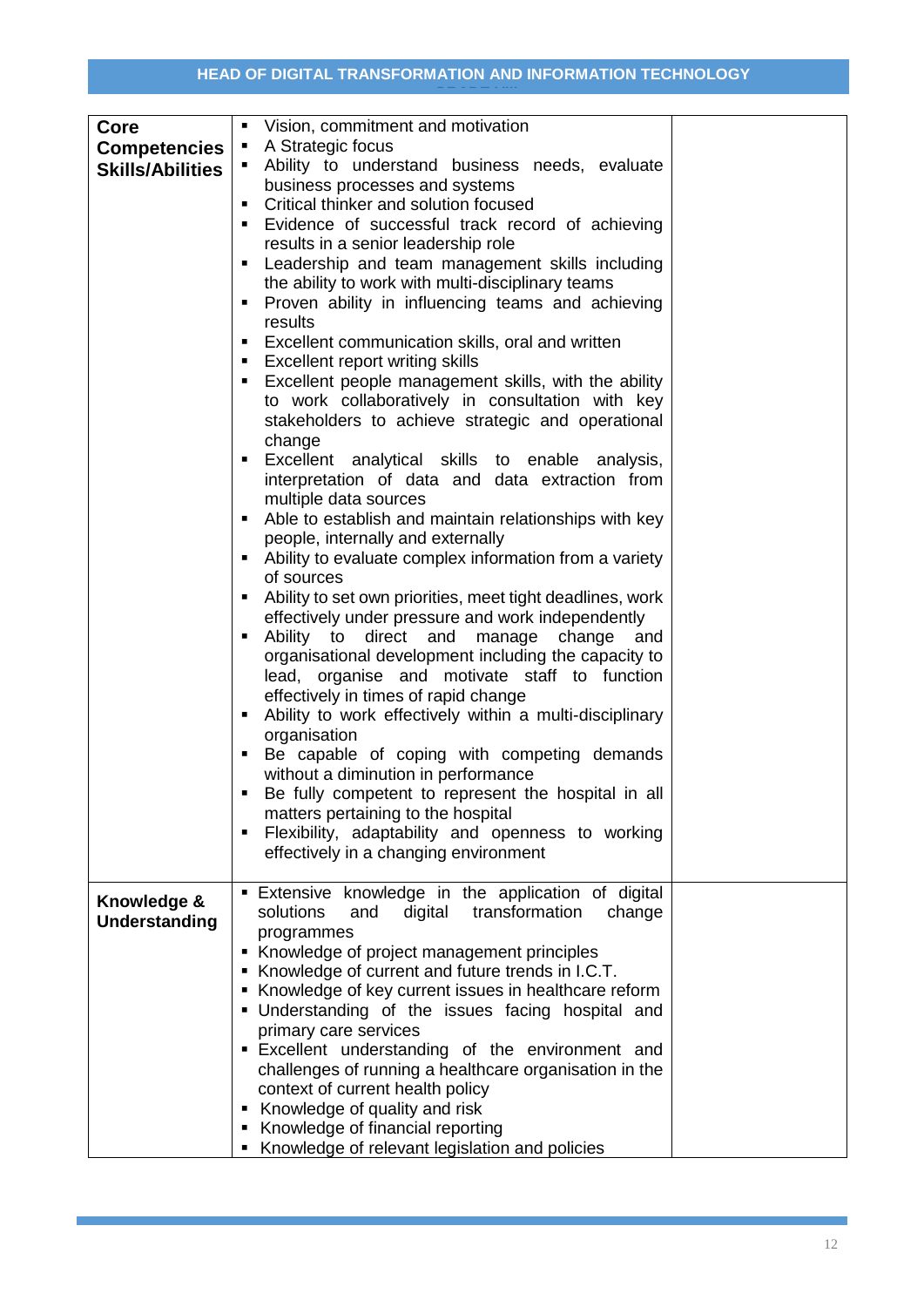|                      | • Knowledge of the National Standards for Safer Better<br>Healthcare and Health Information and Quality<br>Authority's (HIQAs) monitoring programmes<br>Knowledge of other relevant standards and external<br>inspection programmes |  |
|----------------------|-------------------------------------------------------------------------------------------------------------------------------------------------------------------------------------------------------------------------------------|--|
| <b>Circumstances</b> | Flexibility to work unsocial hours for meetings outside<br>normal working hours                                                                                                                                                     |  |



## **TERMS AND CONDITIONS OF EMPLOYMENT**

| <b>Tenure</b>       | The appointment is whole-time, permanent and pensionable.                               |
|---------------------|-----------------------------------------------------------------------------------------|
|                     | A panel may be created from which future vacancies in this post may be filled.          |
| Remuneration        | The salary scale for the post as at 01/10/2021 is:                                      |
|                     | €70,373; €71,005; €73,782; €76,570; €79,337; €82,116; €84,877                           |
|                     |                                                                                         |
|                     | Incremental credit may be granted in respect of previous service in a similar           |
|                     |                                                                                         |
|                     | grade in the Civil Service, Local Authority Service, Health Service and other           |
|                     | public service bodies or agencies, in Ireland or abroad.                                |
| <b>Working Week</b> | The standard working week applying to the post is: 37 hours delivered on a              |
|                     | Monday to Friday basis. Flexibility on hours of attendance in consideration of          |
|                     | service needs is required.                                                              |
|                     | The successful candidate is expected to partake in the executive on-call rota           |
|                     | for St. John's Hospital.                                                                |
|                     |                                                                                         |
|                     | HSE Circular 003-2009 "Matching Working Patterns to Service Needs                       |
|                     | (Extended Working Day / Week Arrangements); Framework for                               |
|                     | Implementation of Clause 30.4 of Towards 2016" applies. Under the terms of              |
|                     | this circular, all new entrants and staff appointed to promotional posts from           |
|                     |                                                                                         |
|                     | Dec 16 <sup>th</sup> 2008 will be required to work agreed roster / on call arrangements |
|                     | as advised by their line manager. Contracted hours of work are liable to                |
|                     | change between the hours of 8am-8pm over seven days to meet the                         |
|                     | requirements for extended day services in accordance with the terms of the              |
|                     | Framework Agreement (Implementation of Clause 30.4 of Towards 2016).                    |
| <b>Annual Leave</b> | The annual leave entitlement is 30 working days per annum.                              |
|                     | Public Holidays are granted in accordance with the provisions of the                    |
|                     | Organisation of Working Time Act, 1997.                                                 |
| <b>Terms of</b>     | All persons employed will be required to sign a contract of employment, which           |
| <b>Employment</b>   | will set out the terms and conditions of the employment.                                |
|                     |                                                                                         |
|                     | A job description will form part of the contract documentation.                         |
| <b>Probation</b>    | Employment will be probationary for the first six months, during which time the         |
|                     | Department Head will carry out periodic probation assessment reviews. The               |
|                     | appointee will cease to hold office at the end of or during the probationary            |
|                     | period unless during such period the Hospital has certified that their service is       |
|                     | satisfactory.                                                                           |
|                     |                                                                                         |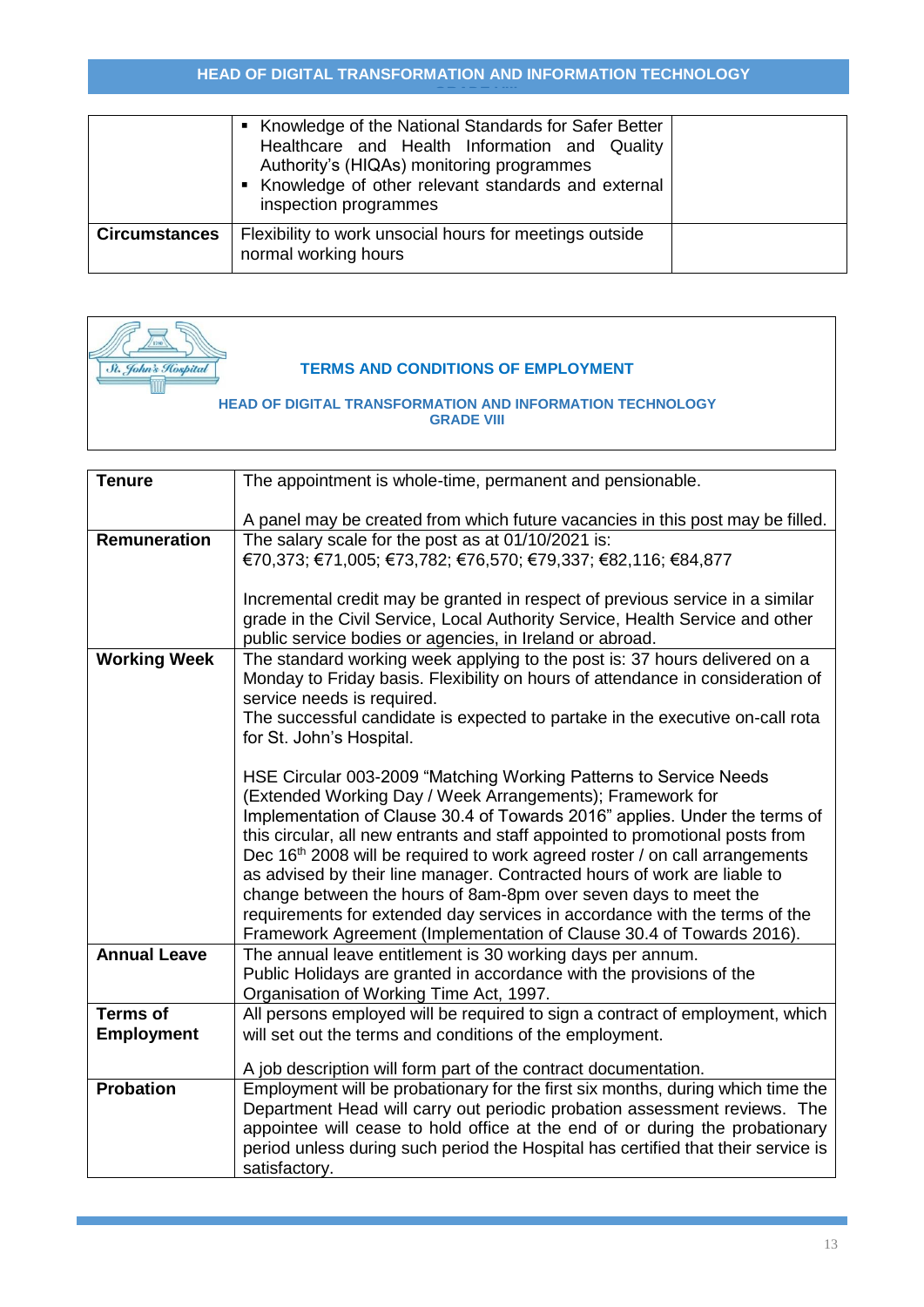| <b>Proficiency in</b>   | Fluency in the English language is a requirement of this role.                                                                                                |  |
|-------------------------|---------------------------------------------------------------------------------------------------------------------------------------------------------------|--|
| the English<br>Language | Proficiency in spoken English is assessed during the interview process.                                                                                       |  |
| <b>Uniform</b>          | The appointee will be required to comply with and actively promote the                                                                                        |  |
|                         | existing dress code regulations.                                                                                                                              |  |
|                         |                                                                                                                                                               |  |
|                         | The appointee will also be required to wear an identity badge in line with<br>existing conditions.                                                            |  |
| Place of                | The person appointed will be required to reside within a reasonable distance                                                                                  |  |
| residence               | of the Hospital.                                                                                                                                              |  |
| <b>Sick Leave</b>       | There is a discretionary sick pay scheme, details of which are available from                                                                                 |  |
|                         | the Human Resources Department. Sick pay is contingent on full cooperation                                                                                    |  |
| Superannuation          | and compliance with the Hospital's absence management procedures.<br>New entrants appointed will be required to participate in the Single Public              |  |
| <b>Contributions</b>    | Service Pension Scheme and pay Superannuation contributions at the                                                                                            |  |
|                         | appropriate rates in accordance with the provisions of the Public Service                                                                                     |  |
|                         | Pensions (Single Scheme and Other Provisions) Act, 2012.                                                                                                      |  |
|                         | All other appointees will be required to register with the Voluntary Hospitals                                                                                |  |
|                         | Superannuation Scheme and will pay superannuation contributions as follows:                                                                                   |  |
|                         | (a) Persons who become pensionable officers of the Hospital, who are liable                                                                                   |  |
|                         | to pay the Class A rate of PRSI contribution will be required in respect of                                                                                   |  |
|                         | their superannuation to contribute to the Hospital at the rate of 1.5% of                                                                                     |  |
|                         | pensionable remuneration plus 3.5% of net pensionable<br>their                                                                                                |  |
|                         | remuneration (i.e. pensionable remuneration less twice the annual rate of<br>social insurance old age contributory pension payable at the maximum             |  |
|                         | rate to a person with no adult dependent or qualified children)                                                                                               |  |
|                         |                                                                                                                                                               |  |
|                         | (b) Persons who become pensionable officers of the Hospital who are liable                                                                                    |  |
|                         | to pay the Class D rate of PRSI contribution will be required in respect of<br>their superannuation, to contribute to the Hospital at the rate of 5% of their |  |
|                         | pensionable remuneration in accordance with the terms of the Scheme.                                                                                          |  |
|                         |                                                                                                                                                               |  |
|                         | (c) All persons who become pensionable officers of the Hospital, are required,                                                                                |  |
|                         | in respect of the VHSS (Spouses and Children's Contributory Pension)<br>Scheme, 1986, to contribute to the Hospital at the rate of 1.5% of their              |  |
|                         | pensionable remuneration in accordance with the terms of the Scheme.                                                                                          |  |
| <b>P.R.S.I.</b>         | An officer's date of employment will be the determining factor in deciding                                                                                    |  |
|                         | which PRSI Class is applicable:-                                                                                                                              |  |
|                         | (a) officers appointed on or after 6th April, 1995 from competitions advertised                                                                               |  |
|                         | and run before that date will be covered by Class A insurance.                                                                                                |  |
|                         | (b) Officers appointed before 6th April, 1995 who resign from the health                                                                                      |  |
|                         | service prior to or after that date and who are subsequently re-appointed                                                                                     |  |
|                         | or re-admitted to pensionable posts on or after 6th April, 1995 will be                                                                                       |  |
|                         | covered by Class A insurance.                                                                                                                                 |  |
|                         | (c) The Class A rate of PRSI contribution will apply to persons appointed to                                                                                  |  |
|                         | pensionable health service officer posts on or after 6th April, 1995                                                                                          |  |
|                         | unless:                                                                                                                                                       |  |
|                         | (i) any person who is, immediately prior to employment, serving elsewhere                                                                                     |  |
|                         | in the public sector and paying the Class B, C or D rate of PRSI                                                                                              |  |
|                         | contribution.                                                                                                                                                 |  |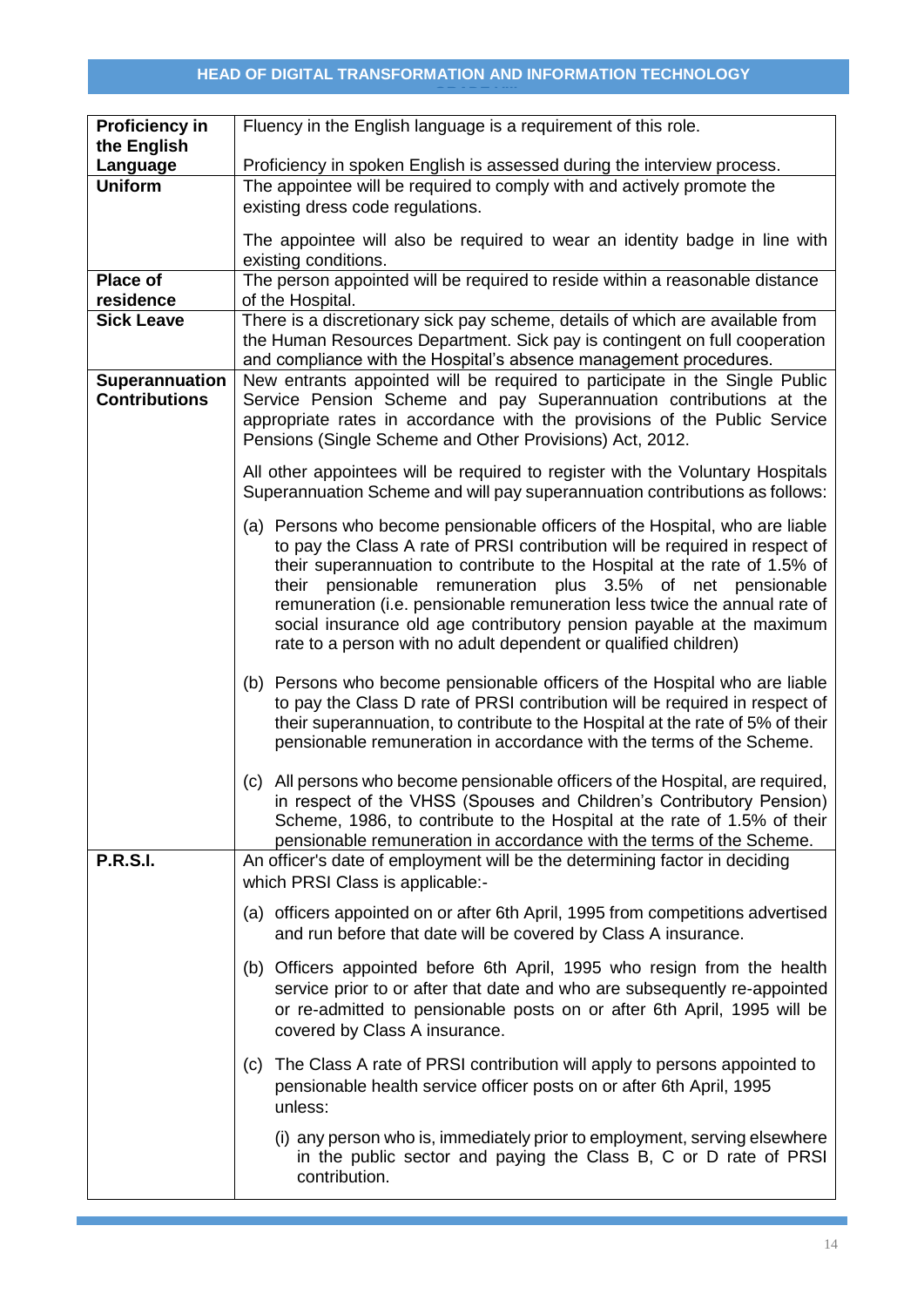|                                                                         | Or                                                                                                                                                                                                                                                                                                                                                                                                                                                                                                                                                                                                                                                                                                                                                                                                                     |
|-------------------------------------------------------------------------|------------------------------------------------------------------------------------------------------------------------------------------------------------------------------------------------------------------------------------------------------------------------------------------------------------------------------------------------------------------------------------------------------------------------------------------------------------------------------------------------------------------------------------------------------------------------------------------------------------------------------------------------------------------------------------------------------------------------------------------------------------------------------------------------------------------------|
|                                                                         | (ii) any person who is serving with an agency to which the Local<br>Government Superannuation Code or the Voluntary Hospitals<br>Superannuation Scheme or, in the case of Medical Officer posts, the<br>Nominated Health Agencies Superannuation Scheme applies on 5th<br>April 1995 and is paying full PRSI (Class A) on that date and, without a<br>break in employment, is subsequently appointed to a pensionable<br>health service officer post will pay Class D PRSI.                                                                                                                                                                                                                                                                                                                                            |
| <b>Confidentiality</b>                                                  | In the course of employment, the person appointed may have access to, or<br>hear information concerning the medical or personal affairs of patients and/or<br>staff, or other health service business.<br>Such records and information are strictly confidential and, unless acting on<br>the instructions of an authorised officer, on no account must information<br>concerning staff, patients or other health service business be divulged or<br>discussed except in the performance of normal duty. In addition, records<br>must ever be left in a manner that unauthorised persons can obtain access to<br>them and must be kept in safe custody when no longer required.                                                                                                                                        |
| <b>General Data</b><br><b>Protection</b><br><b>Regulation</b><br>(GDPR) | The post holder is obliged to adhere to General Data Protection Regulations<br>2018. All staff who have access to patients' care records have a<br>responsibility to ensure that these are maintained efficiently and that<br>confidentiality is protected in line with the Hospital's Confidentiality Policy.<br>Staff are also subject to this obligation both on an implied basis and also on<br>the basis that, on accepting their job description, they agree to maintain both<br>patient/client and staff confidentiality. In addition, all health professionals are<br>advised to compile records on the assumption that they are accessible to<br>patients in line with FOI and GDPR 2018. Hospital policies and procedures at<br>all times. Details of the Hospital's policies are available on the intranet. |
| <b>Hospital</b><br><b>Policies and</b><br><b>Procedures</b>             | All Hospital policies and procedures form an integral part of an employment<br>contract and may be subject to update and revision, from time to time, in<br>consultation with union representatives as appropriate. Employees are<br>required to comply with all hospital policies, procedures and the Hospital's<br>ethical codes of practice.                                                                                                                                                                                                                                                                                                                                                                                                                                                                        |
|                                                                         | Employees are required to abide by the hospital's code of behaviour and the<br>code of practice as defined by their relevant professional body.                                                                                                                                                                                                                                                                                                                                                                                                                                                                                                                                                                                                                                                                        |
| <b>Infection</b><br><b>Prevention and</b><br><b>Control</b>             | During the course of employment staff are required to ensure that the<br>hospital's hygiene and infection control policies are adhered to at all times.<br>All employees have responsibility to prevent transmission of infection by<br>adhering to and implementing optimal hand hygiene and adhering to the<br>Hospital's Hygiene processes. Hygiene is a fundamental component of St<br>John's Hospital's quality system to ensure the safety and wellbeing of its<br>patients and staff and plays a role in the prevention and control of healthcare<br>associated infection.                                                                                                                                                                                                                                      |
| <b>Mandatory</b><br><b>Training and</b>                                 | The post holder is obliged to fulfil mandatory training requirements in line with<br>this post.                                                                                                                                                                                                                                                                                                                                                                                                                                                                                                                                                                                                                                                                                                                        |
| <b>Health and</b><br><b>Safety at Work</b><br>Act                       | All staff must comply with all Hospital Health & Safety Policies and<br>Procedures. Staff must be aware of the responsibilities placed on them under<br>the Health and Safety at Work Act (2005), and to ensure that agreed safety<br>procedures are carried out to maintain a safe environment for employees,<br>patients and visitors.                                                                                                                                                                                                                                                                                                                                                                                                                                                                               |
| <b>Children First</b><br>Act                                            | You are required to comply with the Children First Act 2015. It is a<br>requirement of this post that you complete the HSELand training in relation to                                                                                                                                                                                                                                                                                                                                                                                                                                                                                                                                                                                                                                                                 |